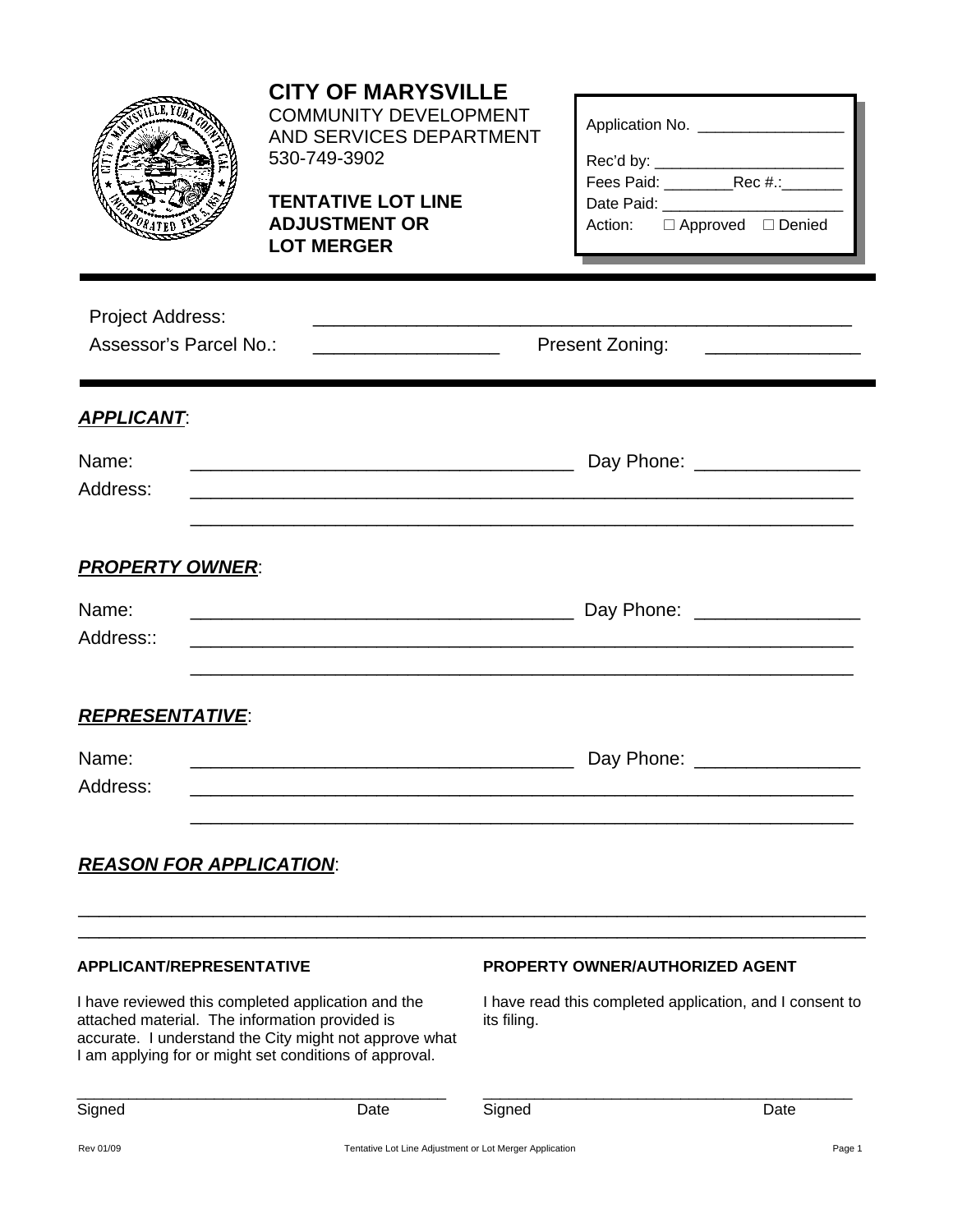## **Staff Use Only**

|                                                                                    | <b>TYPE OF APPLICATION</b>                                                                                                                                        | <b>APPLICATION NUMBER</b> | <b>FEE PAID</b>    |
|------------------------------------------------------------------------------------|-------------------------------------------------------------------------------------------------------------------------------------------------------------------|---------------------------|--------------------|
| <b>Architectural Review:</b><br>a.<br>b.<br>c.                                     | <b>Conceptual Review:</b><br>Formal Review:<br>Minor/Incidental:                                                                                                  |                           |                    |
| <b>Planning Commission:</b><br>Use Permit:<br>Variance:                            |                                                                                                                                                                   |                           |                    |
| Tentative Map:<br>Rezone:                                                          |                                                                                                                                                                   |                           |                    |
| <b>General Plan Amendment:</b><br>Other:                                           |                                                                                                                                                                   |                           |                    |
| FEES:<br><b>Description:</b>                                                       |                                                                                                                                                                   | <b>Explanation:</b>       | Fee:               |
| Base Fee:<br><b>Environmental Review:</b><br>Other Fees:                           |                                                                                                                                                                   |                           |                    |
| <b>Total Fees:</b><br>Fee Paid By:                                                 | $\square$ - Applicant                                                                                                                                             | □ - Representative        | □ - Property Owner |
| <b>Tentative Review Dates:</b><br>a.<br>b.<br>c.<br>d.<br>е.<br>Notes to the File: | Review of Completeness (if applicable):<br><b>Staff Review/Determination:</b><br><b>ARB Review:</b><br><b>Planning Commission Review:</b><br><b>Other Review:</b> |                           |                    |
|                                                                                    |                                                                                                                                                                   |                           |                    |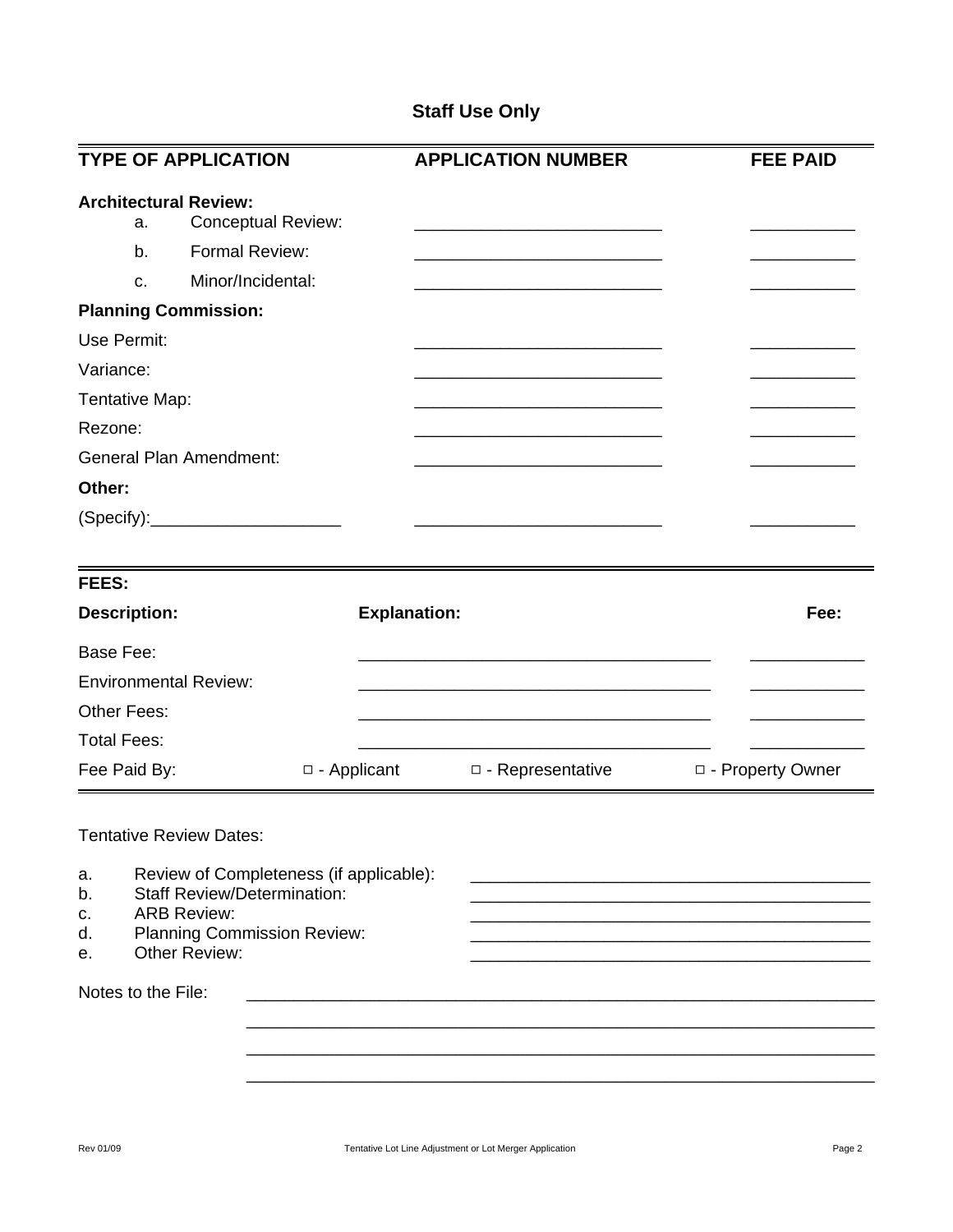Application No.\_\_\_\_\_\_\_\_\_\_\_\_\_\_

#### **DECLARATION UNDER PENALTY OF PERJURY**

Must be signed by the Property Owner(s)

I am (we are) the owner(s) of property involved in this application, and I (we) have completed this application and all other documents required.

I (we) declare under penalty of perjury that the foregoing is true and correct.

#### **Property Owner(s) 1**:

|                             | Signature: __________________________ |
|-----------------------------|---------------------------------------|
|                             | Print Name: _________________________ |
|                             | Address: __________________________   |
|                             |                                       |
|                             |                                       |
| <b>Property Owner(s) 2:</b> |                                       |
|                             |                                       |
|                             |                                       |
|                             |                                       |
|                             |                                       |
|                             |                                       |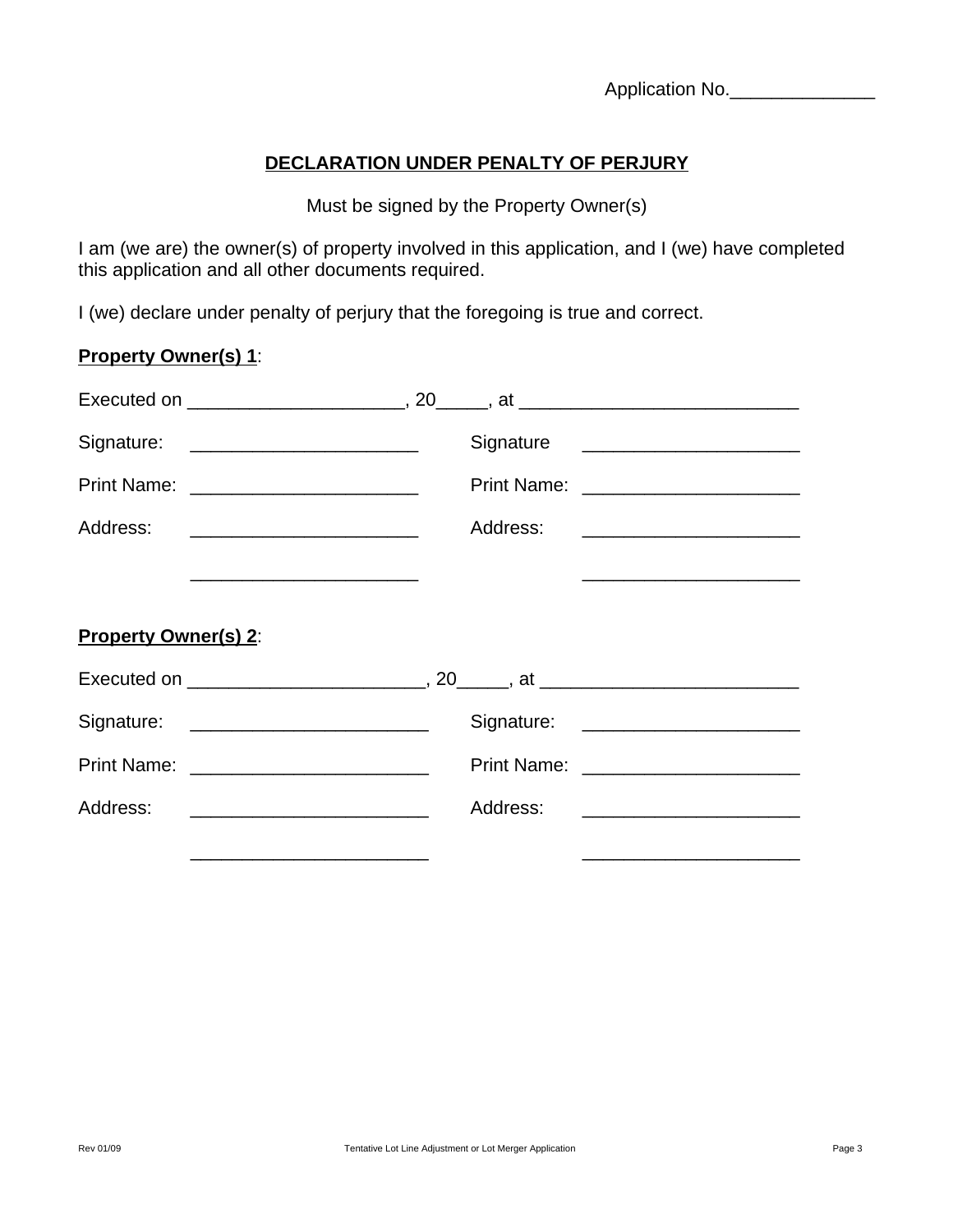# **CITY OF MARYSVILLE**

## TENTATIVE LOT LINE ADJUSTMENT OR LOT MERGER

### APPLICATION INSTRUCTIONS

**TO APPLICANTS:** The following list includes **all the items you must submit for a complete application**. If your application is not complete, a copy of this list will be returned to you marked accordingly. . If submitting blueprints, Planning Staff encourages that you submit one copy of the plan to allow for application completeness check, following which eight complete sets of plans would need to be submitted.

- 1. Planning application form complete.
- 2. Application Fee: In accordance with the City's fee schedule.
- 3. Eight (8) copies of the plans of the tentative lot line adjustment/lot merger (no more than 18" x 26", folded to 9" x 13"), and showing the following:
	- (a) The Lot Line Adjustment. This number is obtained by contacting the Yuba County Planning Department at 530-749-5470.
	- (b) The name (if any), date of preparation, north point, scale, and, the date of the survey (if based on a survey).
	- (c) Names and addresses of the applicant and all parties having a record title interest in the property being subdivided.
	- (d) The boundaries of the lot line adjustment, with sufficient information to locate the property and to determine its position with respect to adjacent named or numbered subdivisions, if any.
	- (e) The locations, widths and names or designations of all existing or proposed streets, alleys, paths and other rights-of-way, whether public or private; private easements within and adjacent to the lot line adjustment site.
	- (f) The lines and approximate dimensions of all lots, and the number assigned to each lot; the total number of lots, the approximate area of the average lot; lots shall be numbered consecutively. Note that this application will demonstrate that no new lots will be created as a result of the request.
	- (g) A statement of existing zoning.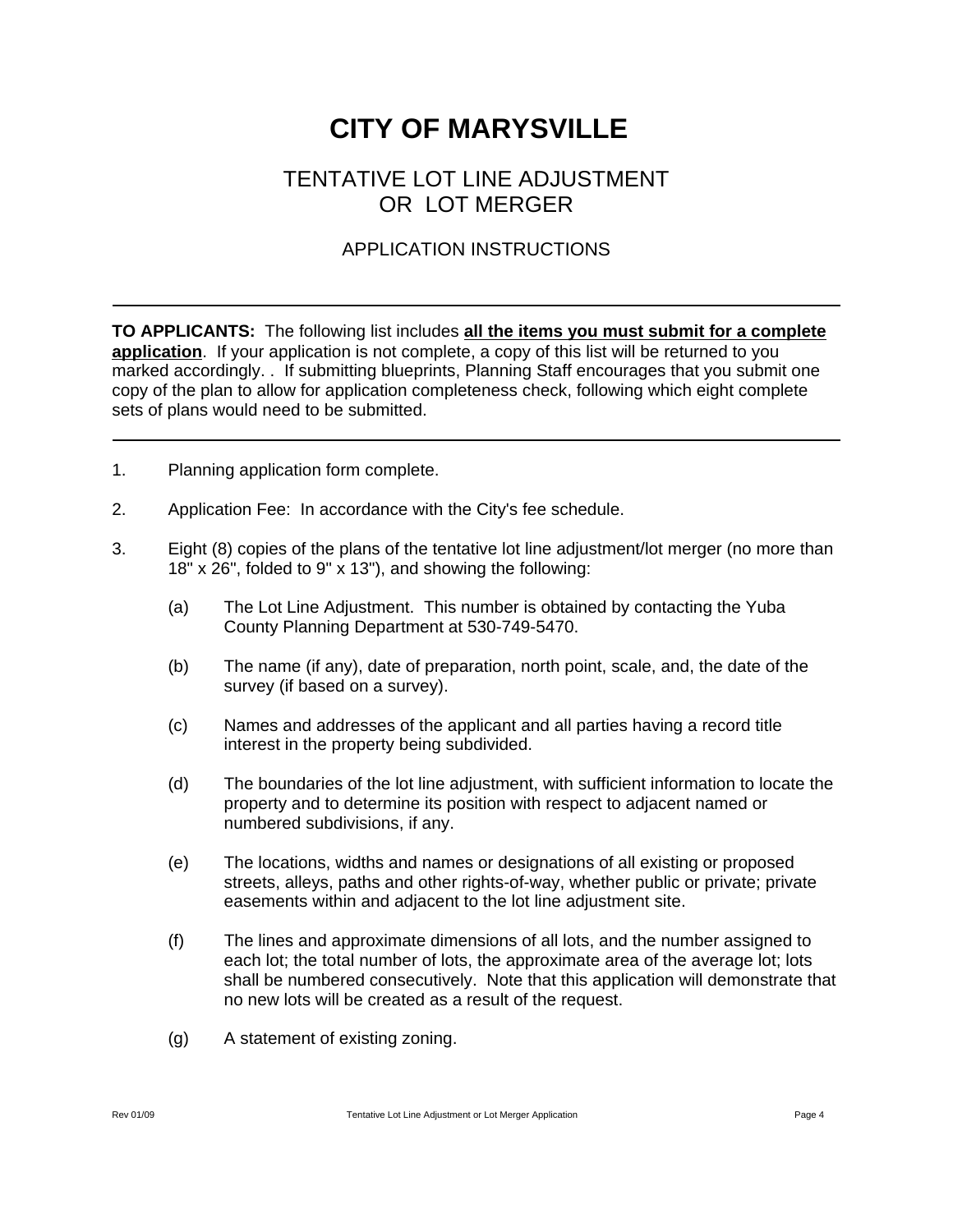- (h) Location of buildings on property showing distance to existing and proposed property lines.
- 4. Legal descriptions of the new lots.
- 5. Preliminary title report with most recent deeds for each parcel.
- 6. An authorization consenting to the proposed lot line adjustment signed by all parties having a record title interest in the property to be subdivided (if not included on the application form).
- 7. The following supplementary material may be required to be filed with the tentative lot line adjustment map:
	- (a) A vicinity map of appropriate scale and showing sufficient adjoining territory to clearly indicate surrounding streets. Other land in the applicant's ownership, and other features which have a bearing on the proposed subdivision.

#### ======================================================================== ? **CITY USE ONLY** ?

Review of Proposed Lot Line Adjustment:

- □ Planning Division consistency with zoning ordinance.<br>□ Building Division consistency with building code.
- Building Division consistency with building code.
- $\Box$  Community Development and Services Director correctness of map and descriptions.

After approval, final documents shall consist of:

- 1. Certification of Lot Line Adjustment.
- 2. Exhibit  $A Map (8-1/2" x 11" preferably) stamped and signed as needed.$
- 3. Exhibits B.X Descriptions of each parcel stamped and signed by an Engineer or Licensed Surveyor.

Review of final documents (prior to signing certification):

- □ Community Development and Services Director
- □ Planning Department

Documents will be recorded by City or transmitted directly to Applicant's Title Company.